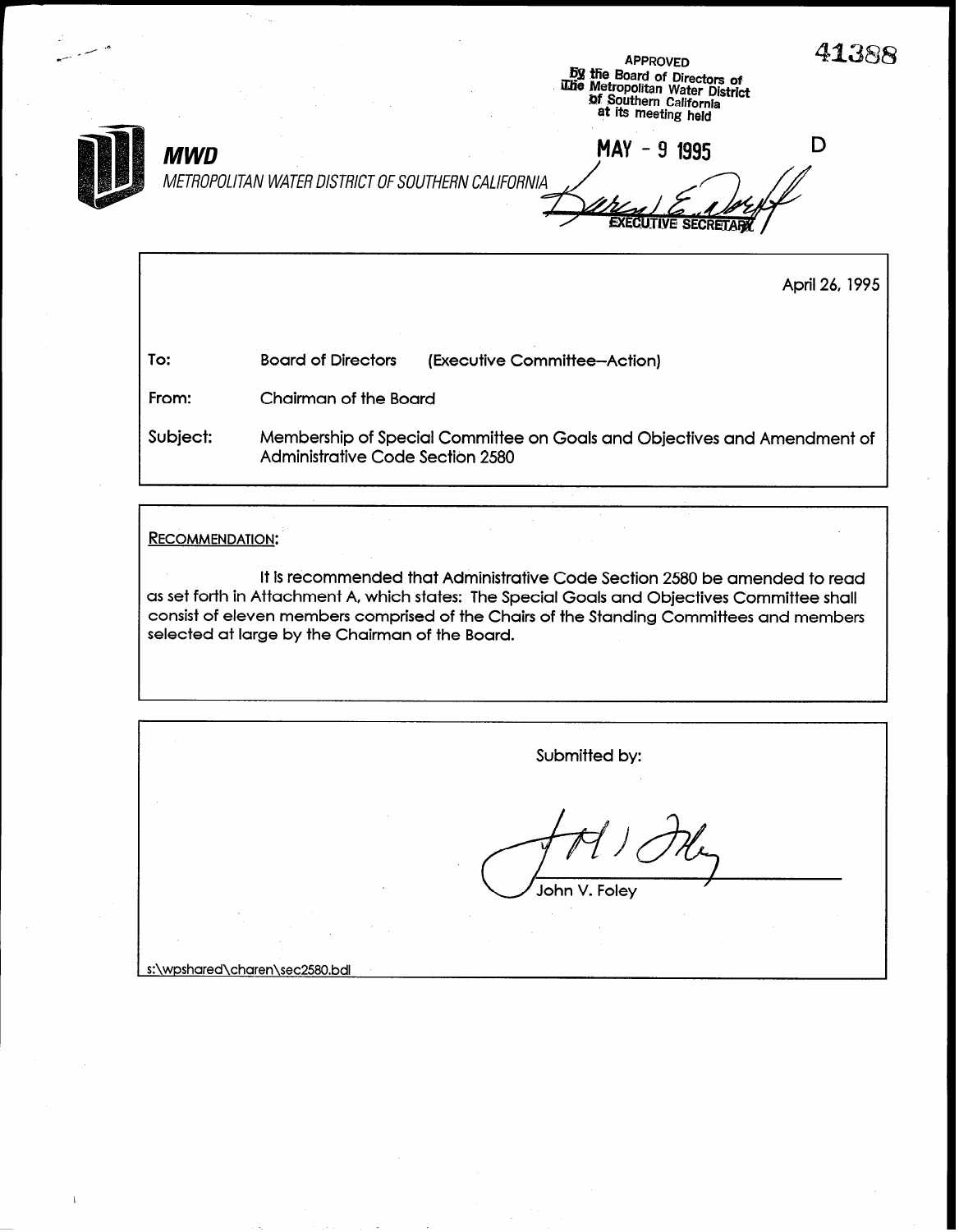#### EXECUTIVE SUMMARY AND DETAILED REPORT:

The Special Goals and Objectives Committee monitors the progress of and proposes modifications to the Board's goals in light of existing and projected future conditions. The Committee then reports its determinations and recommendations to the Executive Committee. This special committee currently consists of seven members selected at large by the Chairman of the Board pursuant to Administrative Code section 2580. Because of its important duties and functions and to facilitate its deliberations, the membership of the Special Goals and Objectives Committee should be expanded to include the Chairs of all the Standing Committees. This expanded membership necessitates the corresponding amendment of Administrative Code Section 2580. The proposed amendment is set forth in Attachment A. Attachment B reflects changes to Section 2580 by strikeover and underline.